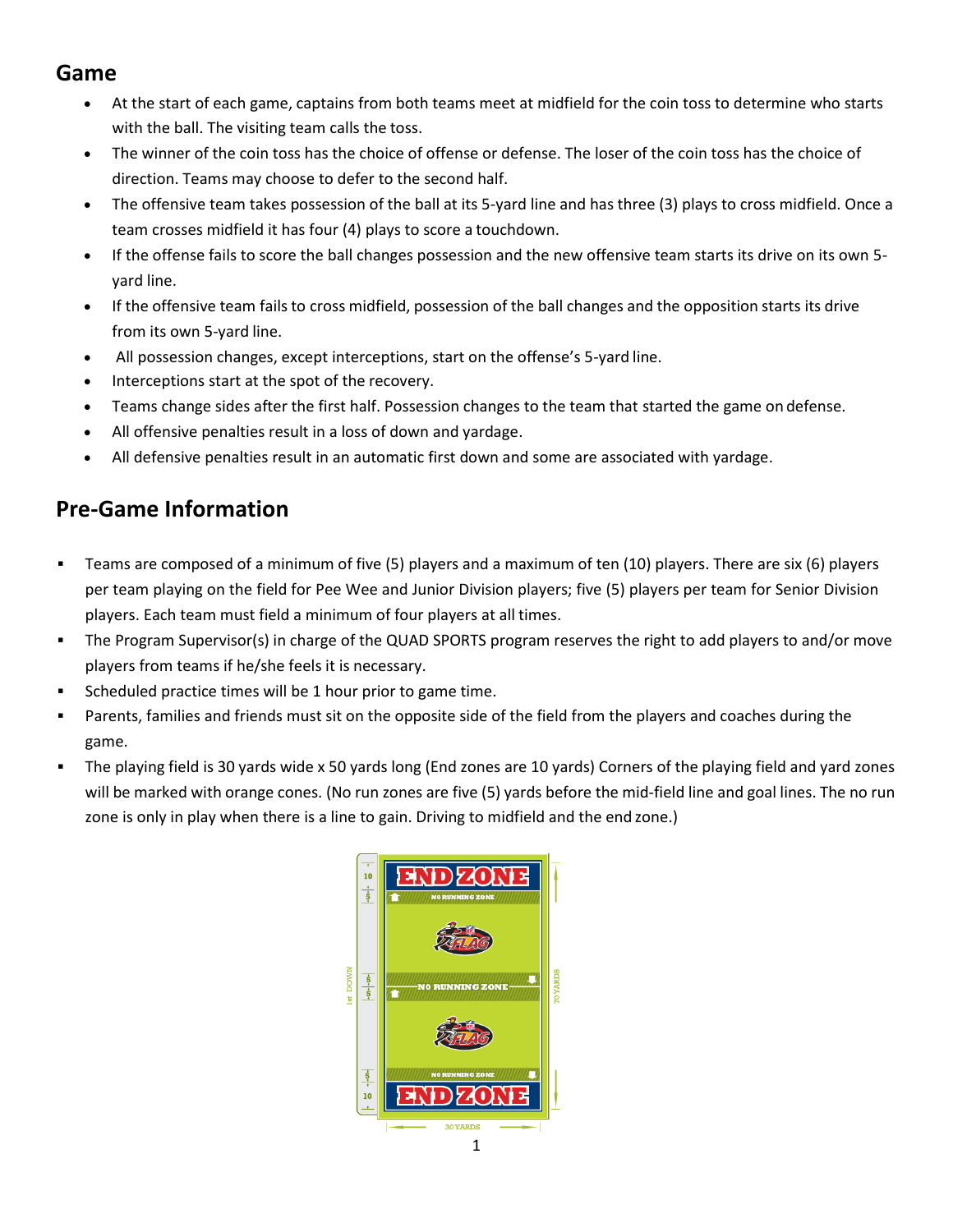- Parents and spectators are strongly encouraged to promote good sportsmanship among all participants.
- All parents and spectators will treat officials and staff with respect. (Please remember that many of them are volunteers and you are providing an example to your children when you are in attendance at practices/games).
- Participants must be between the ages of 4-14 years of age.

#### **Scoring**

- Touchdown: 6 points
- PAT (point after touchdown) 1-point (5-yard line) or 2 points (10-yard line) a. Note: 1-point PAT is pass only; 2-point PAT can be run or pass.
- Safety: 2 points A safety occurs when the ball-carrier is declared down in his/her own end zone. Runners will be called down when their flags are pulled by a defensive player, a flag falls out, they step out of bounds, their knee or arm touches the ground, a fumble occurs in the end zone or if a snapped ball lands in or beyond the end zone.
- A team that scores a touchdown must declare whether it wishes to attempt a 1-point conversion (from the 5 yard line) or a 2-point conversion (from the 10-yard line). A decision cannot be changed after a penalty. Interceptions on conversions can be returned for 2 points.
- Once a 36 point or more advantage is gained, no PAT will be attempted.
- Forfeits are scored 28-0 for the winning team.
- The referee will keep score of all games.

## **Equipment**

- All players must wear official NFL FLAG belts and mouth guards at all times while on the playing fields.
- NFL FLAG footballs will be provided. Team footballs are not allowed.
- Players must wear shoes.
- Players may tape their forearms, hands and fingers.
- Players may wear gloves, elbow pads and knee pads. Braces with exposed metals are not allowed.
- Players must remove all jewelry. Winter beanies are allowed.
- If a player is wearing a cast, it must be wrapped in a foam cushion.
- Players' jerseys must be tucked into the pants if they hang below the belt line. We recommend players wear pants or shorts that do not have pockets. Pants or shorts with belt loops or pockets must be taped. Games will not be delayed for a player to tape up pockets.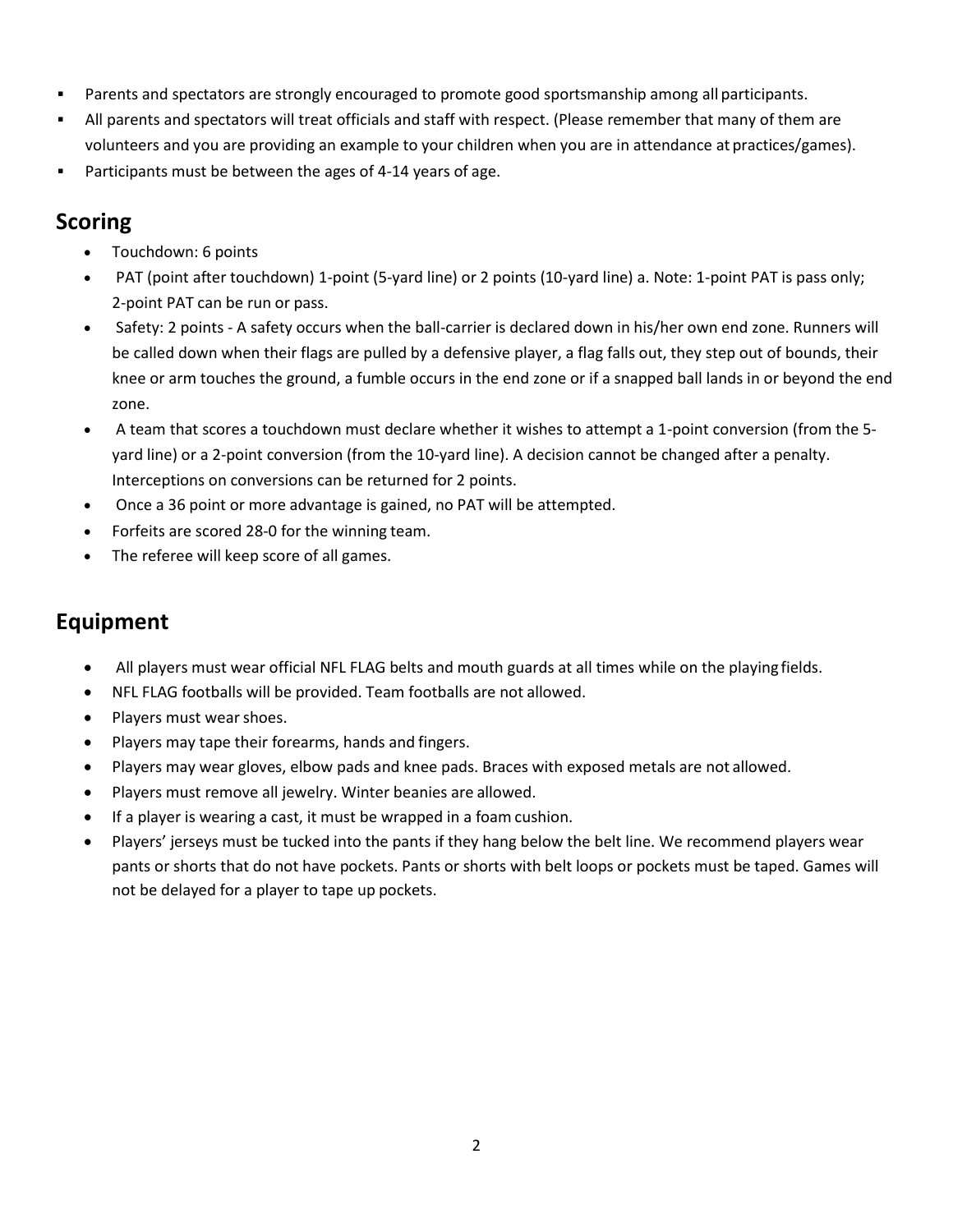### **Timing and Overtime**

- Pee Wee and Jr. Division games are played on a 40-minute continuous clock with two 20-minute halves. Sr. Division games are played on a 50-minute continuous clock with two 25-minute halves.
- Clock stops only for timeouts or injuries.
- Halftime is five minutes.
- Each time the ball is spotted, a team has 40 seconds to snap the ball. Teams will receive one warning before a delay-of-game penalty is enforced.
- Each team has two 30-second timeouts per half.
- Officials can stop the clock at their discretion.
- In the event of an injury, the clock will stop then restart when the injured player is removed from the field of play.
- During the regular season, if the score is tied at the end of regulation the game will end in a tie.
- During the playoffs, if the score is tied at the end of regulation, an overtime period will be used to determine a winner. Overtime format is as follows:
	- a. A coin flip will determine the team that chooses to be on offense or defensefirst

i. If a second round of overtime must be played, the team that lost the coin toss will get to choose offense or defense for the start of the second round of overtime. This process continues with teams alternating who gets to choose to be on offense or defense to start out during every round of overtime.

- ii. The referee will determine which end of the field the overtime will take placeon.
- b. Each team will take turns getting one (1) play from the defense's 5-yard line for one point or the defense's 10-yard line for two points. Whether to go for one or two points is up to the offensive team. Whether or not the team that begins on offense converts or not, the team that started on defense gets a chance on offense to win or tie by converting a one- or two-point play of their own.

i. Example: Team A starts on offense and chooses to go for one point from the 5-yard line and is successful. Team B is then on offense and can choose to either go for one point from the 5-yard line to tie and force a second round of overtime or to go for two points from the 10-yard line for the win.

ii. If the second team on offense in an overtime round fails to beat or match the team that went first, the team that went first wins.

- c. Both teams must "go for two" from the 10-yard line starting with the second round of overtime.
- d. The final points earned by the winning team in the final overtime will be added onto the winning team's total score. The losing team will not receive any additional points.

i. Example: End of regulation time, score is 14-14. Team A scores one point and Team B score two points. Team B wins with a final score of 16-14.

- e. All regulation period rules and penalties are in effect.
- f. There are no timeouts.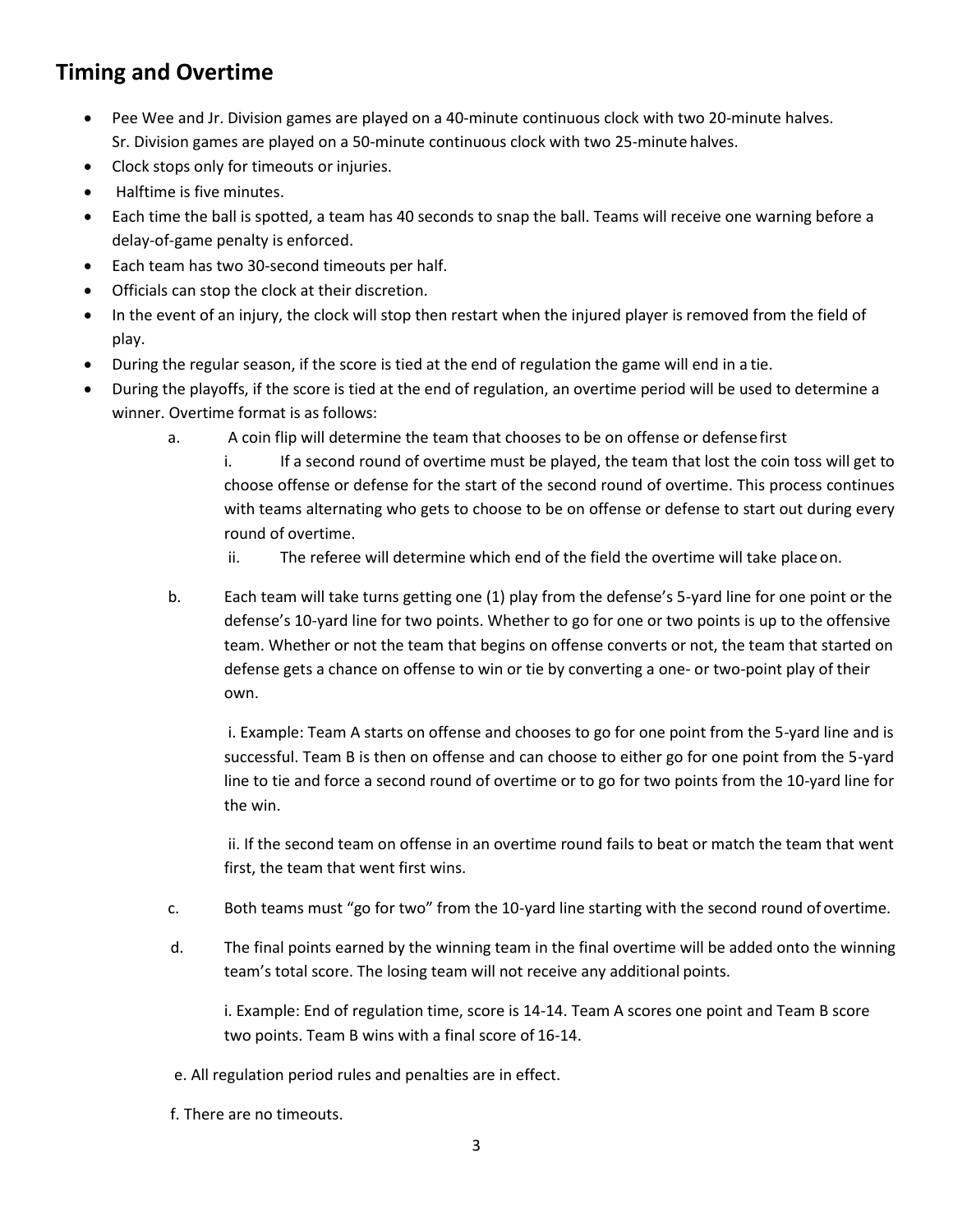## **Live Ball/Dead Ball**

- The ball is live at the snap of the ball and remains live until the official whistles the ball dead.
- The official will indicate the neutral zone and line of scrimmage. It is an automatic dead ball foul if any player on defense or offense enters the neutral zone. In regard to the neutral zone, the official may give both teams a "courtesy" neutral zone notification to allow their players to move back behind the line ofscrimmage.
- A player who gains possession in the air is considered inbounds as long as one foot comes down in the field of play.
- The defense may not mimic the offensive team signals by trying to confuse the offensive players, while the quarterback is calling out signals to start the play. This will result in an unsportsmanlike conduct penalty.
- Substitutions may be made on any dead ball.
- Any official can whistle the play dead.
- Play is ruled **"DEAD"** when:
	- a. The ball hits the ground.
		- i. If the ball hits the ground as a result of a bad snap, the ball is then placed where the ball hit the ground. **(Senior Division Only)**
		- ii. If the ball hits the ground while being snapped only the quarterback can pick up the ball and continue the play. If any other player touches the ball the ball is considered dead. **(Pee Wee)**
	- b. The ball-carrier's flag is pulled.
	- c. The ball-carrier steps out of bounds.
	- d. A touchdown, PAT or safety is scored.
	- e. The ball-carrier's knee or arm hits the ground.
	- f. The ball carrier's flag is turned in a way that prohibits the tackler from pulling the flag (ball is dead where first tackler attempted to pull the flag)
	- g. The ball-carrier's flag falls out.
	- h. The receiver catches the ball while in possession of one or no flag(s).
	- i. The 7 second pass clock expires; time starts at the snap of the ball.
	- j. Inadvertent whistle.
	- k. Stiff arm and guarding.
	- l. Blocking or shielding.
	- m. Where a ball carrier fumbled the ball. (There are no fumbles allowed)
	- n. Where a ball carrier jumps or dives.

#### **All play will stop when a foul is committed and the ball will be placed at the point of the foul.**

In the case of an inadvertent whistle, the offense has two options: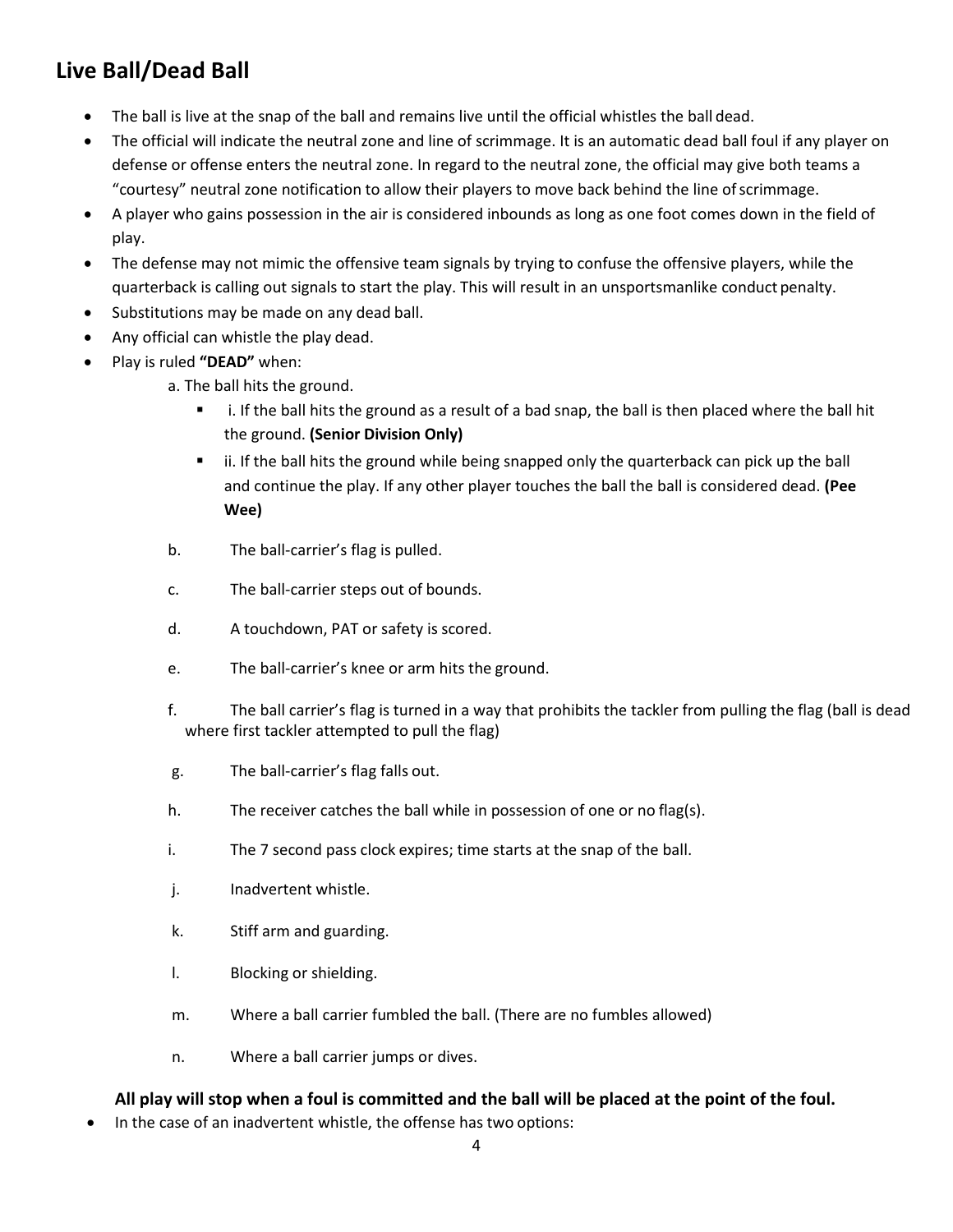a. Take the ball where it was when the whistle blew, and the down is consumed.

- b. Replay the down from the original line of scrimmage.
- A team is allowed to use a timeout to question an official's rule interpretation. If the official's ruling is correct, the team will be charged a timeout. If the rule is interpreted incorrectly, the timeout will not be charged and the proper ruling will be enforced. Officials should all agree upon any controversial calls in order to give each team the full benefit of each call.

### **Running**

- The quarterback cannot run with the ball; unless the ball is handed off first.
- QB options are not allowed.
- Pitches are only allowed behind the line of scrimmage.
- Only direct handoffs behind the line of scrimmage are permitted (The offense may use multiplehandoffs)
- No-running zones are located five (5) yards from each end zone and five (5) yards on either side of the midfield, are designed to avoid short-yardage, power running situations.
- The player who takes the handoff can throw the ball from behind the line of scrimmage.
- Defensive players can only cross the line of scrimmage once the ball has been handed off or they are a designated rusher from 7 yards back.
- Spinning is allowed, but players cannot leave their feet to avoid a defensive player. No diving or jumping to avoid a flag being pulled. (If a player should dive or jump to avoid a flag being pulled the play will be called dead at the point of the incident)
- Spinning/Jump Cuts are allowed, but players cannot leave their feet to avoid a flag pull.
- The use of a "stiff arm" to ward off an opponent is prohibited (ball is considered dead at the point of penalty)
- The ball is spotted from where the ball carrier's feet are when the flag is pulled, not where the ball is.
- No blocking or "screening" is allowed at any time.
- Offensive players without the ball must stop their motion once the ball has crossed the line of scrimmage. No running with the ball-carrier.
- Flag obstruction All jerseys **MUST** be tucked in before play begins; The flags must be on the player's hips and free from obstruction; Deliberately obstructed flags will be considered flag guarding.
- Only direct handoffs behind the line of scrimmage are permitted. Handoffs may be in front, behind or to the side of the offensive player but must be behind the line of scrimmage. The offense may use multiple handoffs.
	- a. "Center sneak" play This play was removed by NFL Flag and is considered a penalty.
	- b. The Center cannot receive any type of handoff directly from the quarterback.

### **Passing**

- All passes must be beyond the line of scrimmage, thrown forward and received beyond the line scrimmage.
	- a. All passes that do not cross the line of scrimmage, whether received or not, are illegal forward passes.
	- b. The quarterback may throw the ball away to avoid a sack. Pass must go beyond the line ofscrimmage.
- Shovel passes are allowed but must be received beyond the line of scrimmage.
- No laterals, screens or double passes are allowed.
- The quarterback has a 7 second "pass clock." If a pass is not thrown within the 7 seconds, the play is dead, the down is consumed and the ball is returned to the line of scrimmage. Once the ball is handed off the 7 second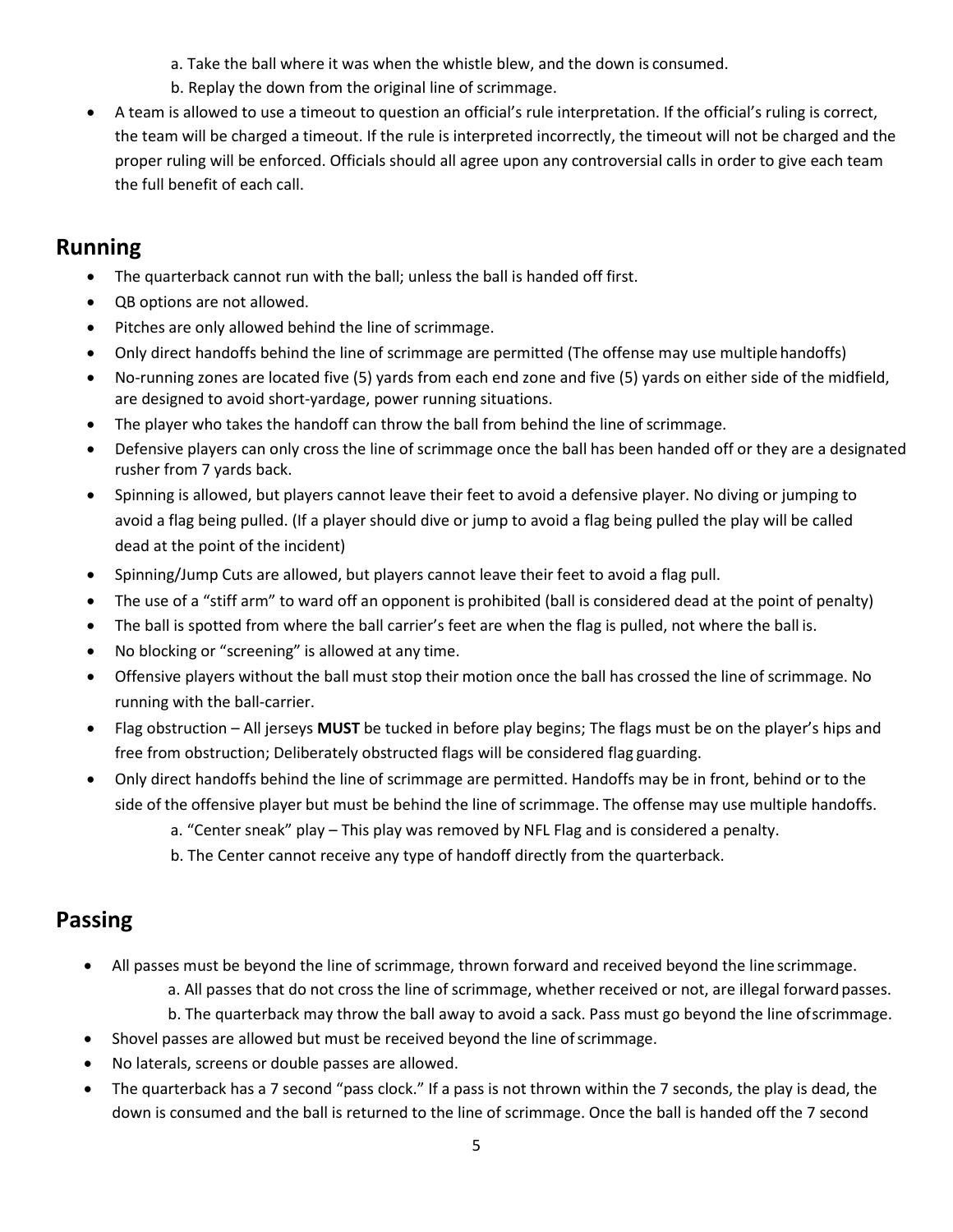rule is no longer in effect.

a. If the QB is standing in the end zone at the end of the 7 second clock, the ball is returned to the line of scrimmage (LOS).

#### **Receiving**

- All players are eligible to receive passes (including the quarterback if the ball has been handed off behind the line of scrimmage).
- Only one player is allowed in motion at a time. All motion must be parallel to the line of scrimmage and no motion is permitted toward the line of scrimmage.
- A player must have at least one foot inbounds when making a reception.
- In the case of simultaneous possession by both an offensive and defensive player, possession is awarded to the offense.
- Interceptions change the possession of the ball at the point of interception. Interceptions are the only changes of possession that do not start on the 5-yard line.
- Interceptions are returnable but not on conversions after touchdowns.

### **Rushing – Defense**

- All players who rush the passer must be a minimum of seven yards from the line of scrimmage when the ball is snapped. Any number of players can rush the quarterback. Players not rushing the quarterback can defend on the line of scrimmage.
- Once the ball is handed off the seven-yard rule is no longer in effect and all defenders may go behind the line of scrimmage.
- No offensive player can step in front of a rushing defensive player to prevent a sack. The penalty will be a 5-yard penalty and loss of down.
- A special marker, or the referee, will designate a rush line seven yards from the line of scrimmage. Defensive players should verify they are in the correct position with the official on every play.
	- a. A legal rush is:
		- i. Any rush from a point 7 yards from the defensive line of scrimmage.
		- ii. A rush from anywhere on the field AFTER the ball has been handed off by the quarterback. iii. If a rusher leaves the rush line early (breaks the 7-yard area), they may return to the rush line, reset and then legally rush the quarterback.
	- b. A penalty may be called if:

i. The rusher leaves the rush line before the ball is snapped, crosses the line of scrimmage before a handoff or pass – illegal rush (5 yards from the line of scrimmage and first down).

ii. Any defensive player crosses the line of scrimmage before the ball is snapped – offsides (5 yards from line of scrimmage and first down).

iii. Any defensive player not lined up at the rush line crosses the line of scrimmage before the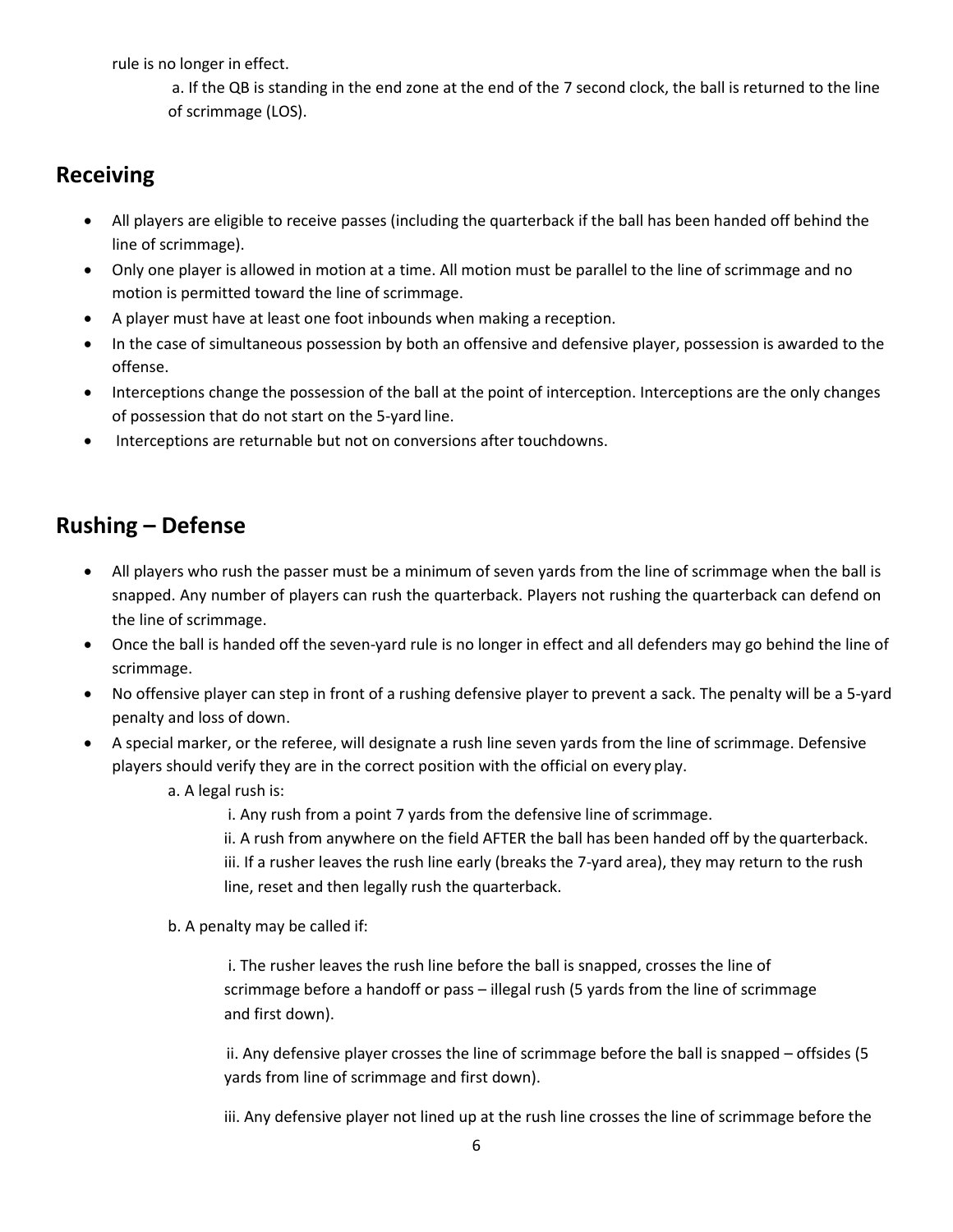ball is passed or handed off – illegal rush (5 yards from the line of scrimmage and firstdown).

c. Special circumstances:

i. Teams are not required to rush the quarterback with the 7 second clock in effect.

ii. Teams are not required to identify their rusher before the play. However, if they do send a rusher, the rusher must either check in or be behind the official.

- Players rushing the quarterback may attempt to block a pass; however, NO contact can be made with the quarterback in any way. Blocking the pass or attempting to block the pass and then making contact with the passer will result in a roughing the passer penalty.
- A sack occurs if the quarterback's flag is pulled behind the line of scrimmage or the quarterback's flag inadvertently falls off. The ball is placed where the quarterback's feet are when the flag is pulled.
- The offense cannot impede the rusher in any way. The rusher has the right to a clear path to thequarterback, regardless of where they line up prior to the snap. If the "path or line" is occupied by a moving offensive player, then it is the offense's responsibility to avoid the rusher. Any disruption to the rusher's path and/or contact will result in an impeding the rusher penalty. If the offensive player does not move after the snap, then it is the rusher's responsibility to go around the offensive player and to avoid contact.

## **Flag Pulling**

- A legal flag pull takes place when the ball-carrier is in full possession of the ball.
- Defenders can dive to pull flags but cannot tackle, hold or run through the ball-carrier when pullingflags.
- It is illegal to attempt to strip or pull the ball from the ball-carrier's possession at any time.
- If a player's flag inadvertently falls off during the play, the player is down immediately upon possession of the ball and the play ends. The ball is placed where the flag lands.
- A defensive player may not intentionally pull the flags off of a player who is not in possession of theball.

**NOTE: Flag guarding is an attempt by the ball-carrier to obstruct the defender's access to the flags by stiff arming, dropping the head, hand, arm or shoulder or intentionally covering the flags with the footballjersey**.

#### **Formations**

- Offenses must have a minimum of one player on the line of scrimmage (the center) and up to four players on the line of scrimmage. The quarterback must be off the line of scrimmage.
	- a. One player at a time may go in motion 1-yard behind and parallel to the line ofscrimmage.
	- b. No motion is allowed toward the line of scrimmage.
- Offensive players must come to a complete stop for one second before the ball is snapped unless he/she is the only player in motion.
- Movement by a player who is set or a player who runs toward the line of scrimmage while in motion is considered a false start.
- The center must snap the ball with a rapid and continuous motion between his/her legs to a player in the backfield, and the ball must completely leave his/her hands.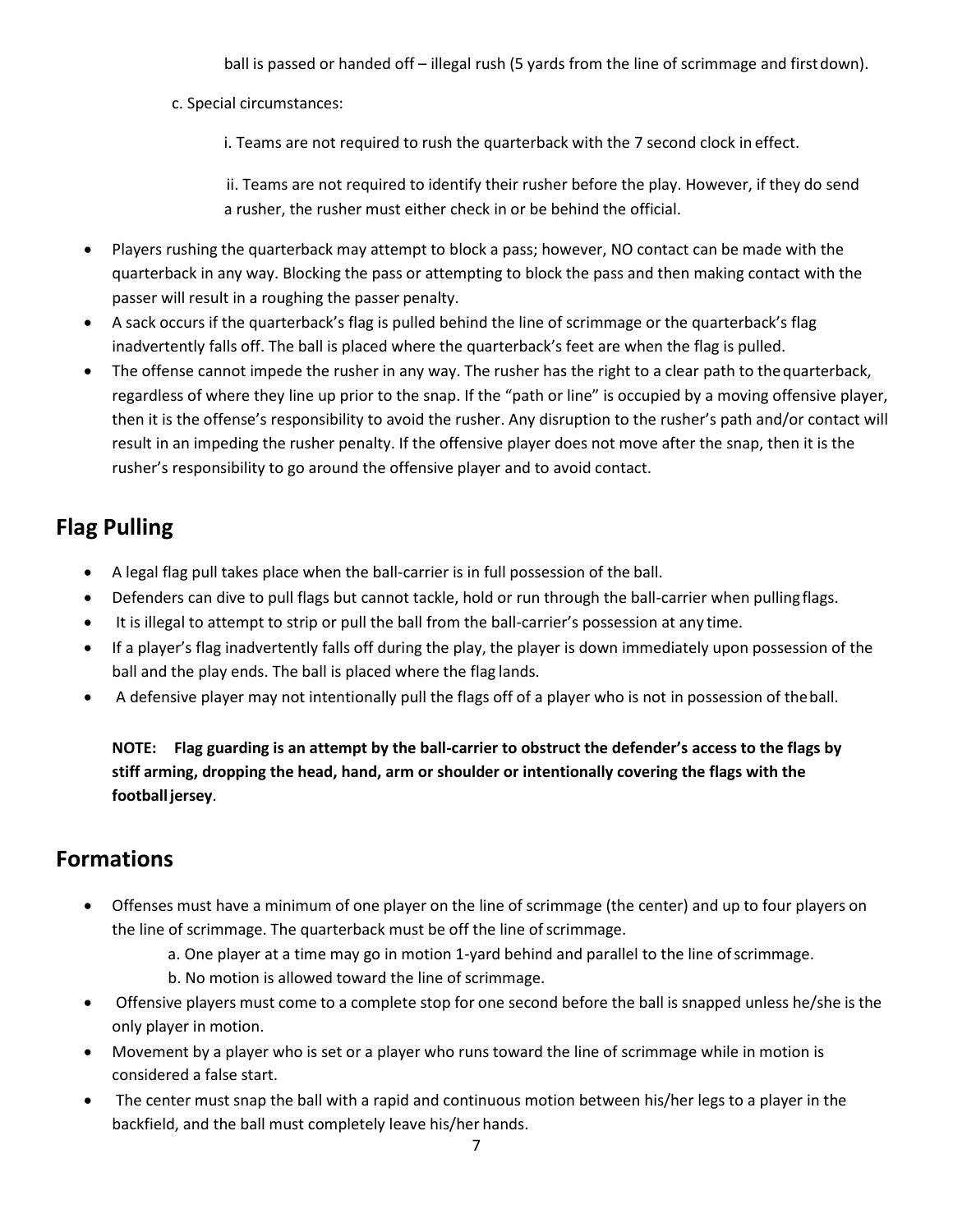#### **Penalties**

- All offensive flag football penalties result in a loss of down and yardage.
- All defensive flag football penalties result in an automatic first down and some are associated with yardage.

#### General:

- The referee will call all penalties.
- Referees determine incidental contact that may result from normal run of play.
- All penalties will be assessed from the line of scrimmage, except as noted. (Spot fouls)
- Only the team captain or head coach may ask the referee questions about rule clarification and interpretations. (Players may not question calls)
- Games may not end on a defensive penalty unless the offense declines it.
- Penalties are assessed as live ball then dead ball. Live ball penalties must be assessed before play is considered complete.
- Penalties will be assessed half the distance to the goal yardage when the penalty yardage is:

#### **Penalties**

| Defensive pass interference                            | +5 yards and automatic first down                        |
|--------------------------------------------------------|----------------------------------------------------------|
| Holding                                                | +5 yards and automatic first down                        |
| Stripping                                              | +5 yards and automatic first down                        |
| Defensive unnecessary roughness                        | +10 yards and automatic first down                       |
| Defensive Unsportsmanlike conduct                      | +10 yards and automatic first down                       |
|                                                        |                                                          |
| Screening, blocking or running with the ball           | - 5 yards and loss of down                               |
| Charging                                               | - 5 yards and loss of down                               |
| Flag guarding (Stiff Arming)                           | - 5 yards and loss of down                               |
| Offensive unnecessary roughness                        | - 10 yards and loss of down                              |
| Offensive unsportsmanlike conduct                      | - 10 yards and loss of down                              |
|                                                        |                                                          |
|                                                        |                                                          |
| Offside                                                | +5 yards from line of scrimmage and automatic first down |
| Illegal rush (Starting rush from inside 7-yard marker) | +5 yards from line of scrimmage and automatic first down |
| Illegal flag pull (Before the receiver has the ball)   | +5 yards from line of scrimmage and automatic first down |
| Roughing the passer                                    | +5 yards from line of scrimmage and automatic first down |
| Taunting                                               | +5 yards from line of scrimmage and automatic first down |
|                                                        |                                                          |
| Offside / false start                                  | -5 yards from line of scrimmage and loss of down         |
| Illegal forward pass                                   | -5 yards from line of scrimmage and loss of down         |
| Offensive pass interference                            | -5 yards from line of scrimmage and loss of down         |
| Illegal motion (More than one person moving)           | -5 yards from line of scrimmage and loss of down         |
| Delay of game                                          | -5 yards from line of scrimmage and loss of down         |

#### **If a parent is ejected from the game and refuses to exit the premises that parent's team will forfeit the game.**